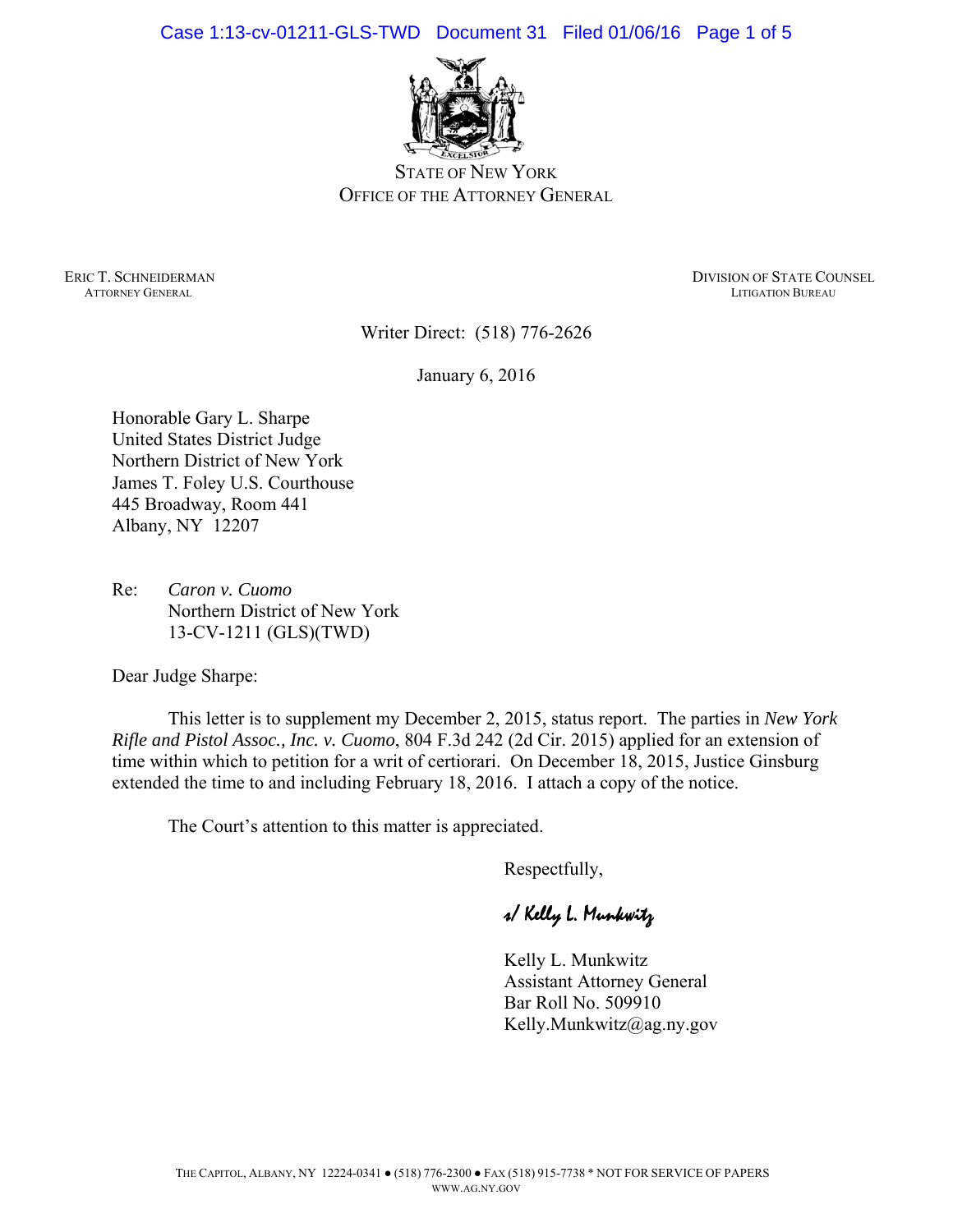### Case 1:13-cv-01211-GLS-TWD Document 31 Filed 01/06/16 Page 2 of 5

Honorable Gary L. Sharpe January 6, 2016 Page 2

cc: Honorable Therese Wiley Dancks (via ECF) Federal Building and U. S. Courthouse P. O. Box 7346 Syracuse, NY 13261-7346

> Robert P. Firriolo, Esq. (via ECF) Boutin, Alteri Law Firm P.O. Box 630 Carmel, NY 10512

David D. Jensen, Esq. (via ECF) David Jensen PLLC 111 John Street Suite 230 New York, NY 10038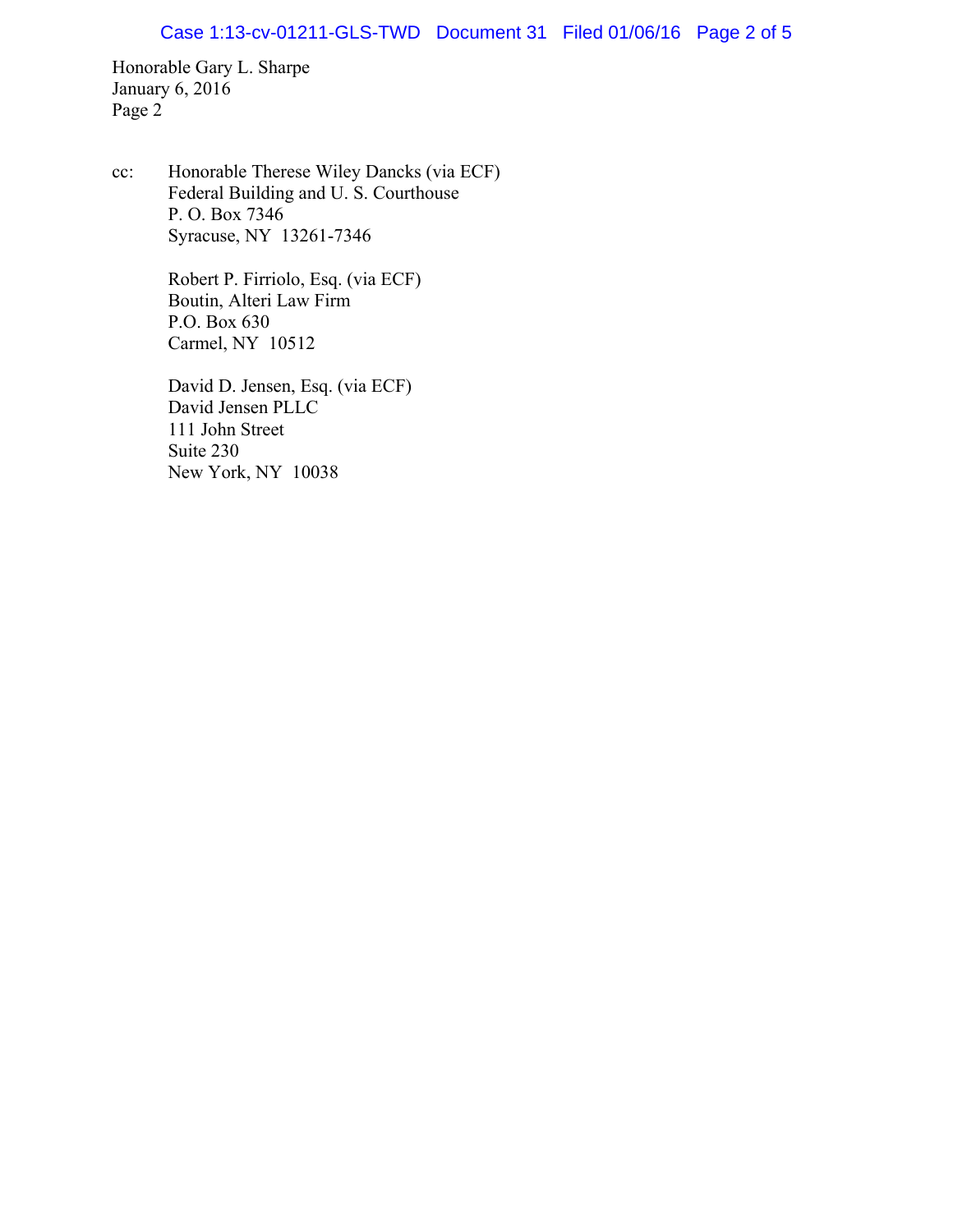Spase 1028-cv141211.1EGLG-TENND 3B, 001/06/2003 For Face 105/06/166, Page 3 of 5

# **Supreme Court of the United States Office of the Clerk Washington, DC 20543-0001**

December 18, 2015 United States Court of Appeals for the Second Thurgood Marshall United States Courthouse Scott S. Harris Clerk of the Court (202) 479.3011

Re: New York State Rifle and Pistol Association, Inc., et al. v. Andrew M. Cuomo, Governor of New York, et al. Application No. 15A646 (Your No. 14-36, 14-37)

 $\overline{\text{D}}$ ear Clerk:

Clerk

Circuit

40 Foley Square

New York, NY 10007

The application for an extension of time within which to file a petition for a writ of certiorari in the above-entitled case has been presented to Justice Ginsburg, who on December 18, 2015, extended the time to and including February 18, 2016.

This letter has been sent to those designated on the attached notification list.

Sincerely,

Scott S. Harris, Clerk

-

b

Michael Duggan Case Analyst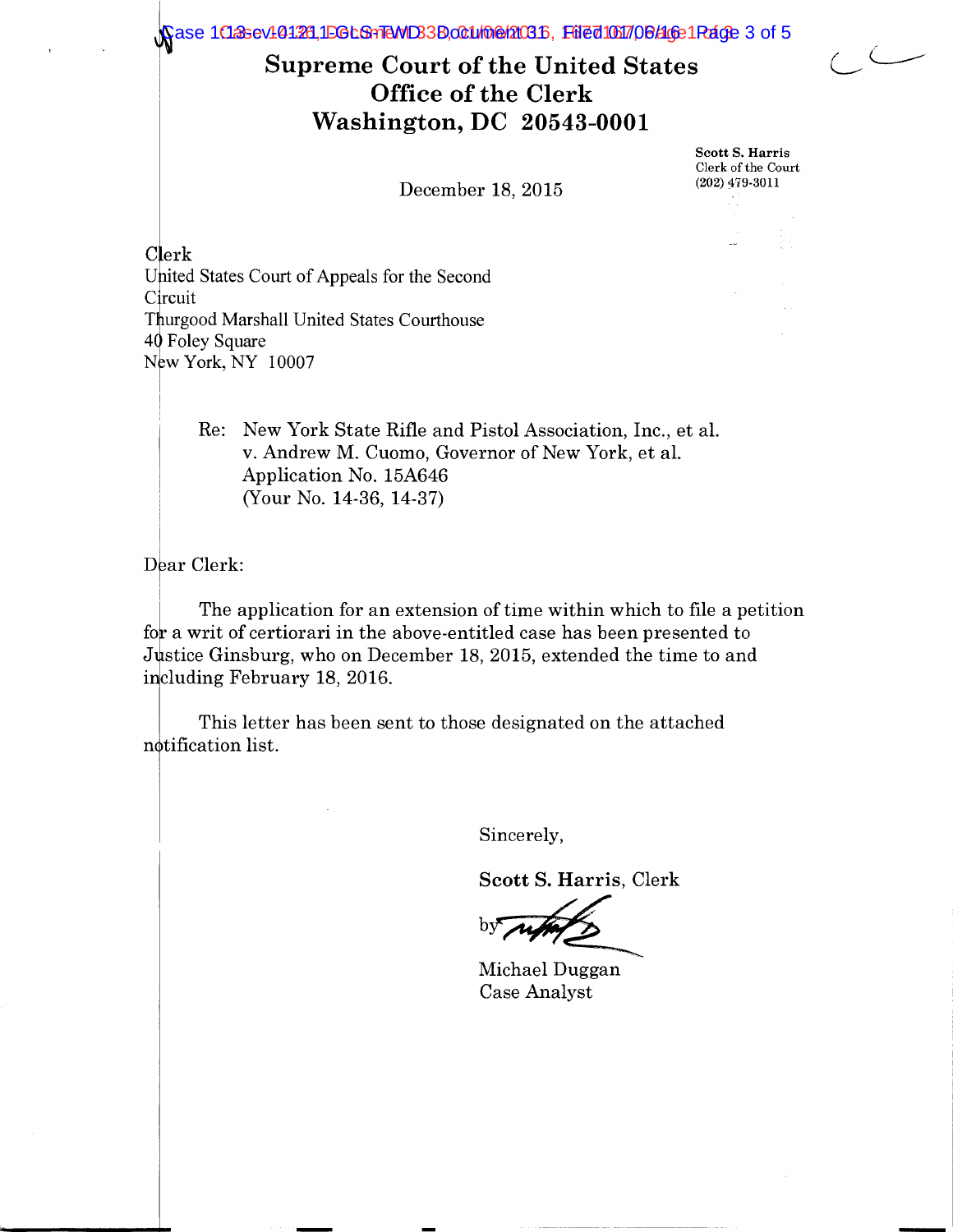## **Supreme Court of the United States Office of the Clerk Washington, DC 20543-0001**

Scott S. Harris Clerk of the Court (202) 479-3011

#### NOTIFICATION LIST

Mr. David H. Thompson ooper & Kirk, PLLC 523 New Hampshire Avenue, NW ashington, DC 20036

~lerk Wnited States Court of Appeals for the Second Circuit Thurgood Marshall United States Courthouse<br>
40 Foley Square<br>
New York, NY 10007 0 Foley Square New York, NY 10007